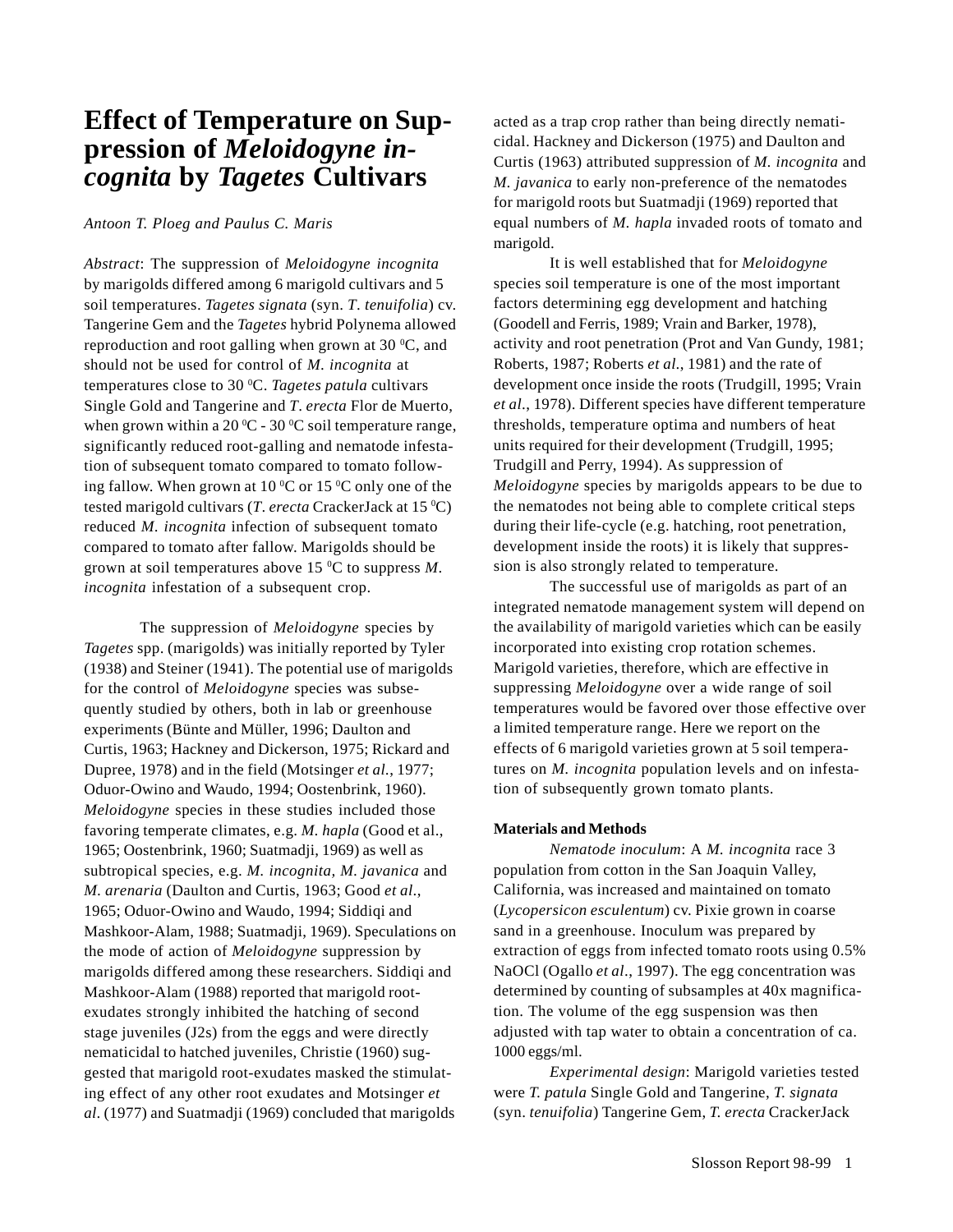|                                                                        |                | Soil Temperature |                |                |                |  |  |  |  |  |
|------------------------------------------------------------------------|----------------|------------------|----------------|----------------|----------------|--|--|--|--|--|
| <b>Plant Tested</b>                                                    | $30^{\circ}$ C | $25^{\circ}$ C   | $20^{\circ}$ C | $15^{\circ}$ C | $10^{\circ}$ C |  |  |  |  |  |
| gall index $(0=$ no galls to $10=100\%$ of roots galled)               |                |                  |                |                |                |  |  |  |  |  |
| tomato                                                                 | 8.0            | 8.0              | 7.0            | 3.8            | 0.0            |  |  |  |  |  |
| CrackerJack                                                            | 0.0            | 0.0              | 0.0            | 0.0            | 0.0            |  |  |  |  |  |
| Flor de Muerto                                                         | 0.0            | 0.0              | 0.0            | 0.0            | 0.0            |  |  |  |  |  |
| Polynema                                                               | 0.6            | 0.0              | 0.0            | 0.0            | 0.0            |  |  |  |  |  |
| Single Gold                                                            | 0.0            | 0.0              | 0.0            | 0.0            | 0.0            |  |  |  |  |  |
| Tangerine                                                              | 0.0            | 0.0              | 0.0            | 0.0            | 0.0            |  |  |  |  |  |
| <b>Tangerine Gem</b>                                                   | 6.4            | 1.4              | 0.0            | 0.0            | 0.0            |  |  |  |  |  |
| no plant                                                               | N/A            | N/A              | N/A            | N/A            | N/A            |  |  |  |  |  |
| total J2 (second stage juvenile nematodes)                             |                |                  |                |                |                |  |  |  |  |  |
| tomato                                                                 | 6315           | 13639            | 26             | 1              | 20             |  |  |  |  |  |
| CrackerJack                                                            | 1              | $\theta$         | $\Omega$       | $\overline{2}$ | 31             |  |  |  |  |  |
| Flor de Muerto                                                         | $\Omega$       | 3                | $\overline{0}$ | 1              | 18             |  |  |  |  |  |
| Polynema                                                               | 140            | $\overline{0}$   | 1              | $\theta$       | 27             |  |  |  |  |  |
| Single Gold                                                            | 7              | 6                | $\overline{0}$ | $\Omega$       | 14             |  |  |  |  |  |
| Tangerine                                                              | $\overline{2}$ | $\theta$         | $\Omega$       | $\theta$       | 16             |  |  |  |  |  |
| <b>Tangerine Gem</b>                                                   | 4463           | 782              | $\overline{0}$ | $\theta$       | 10             |  |  |  |  |  |
| no plant                                                               | 14             | 8                | 1              | 18             | 56             |  |  |  |  |  |
| Nematode data were transformed by $log(x+1)$ for analysis of variance. |                |                  |                |                |                |  |  |  |  |  |

# **Table 1. The effect of 5 soil temperatures on root-galling and numbers of second stage** *M. incognita* **juveniles on tomato, marigolds and "no plant" 6 weeks after inoculation.**

and Flor de Muerto and the *Tagetes* hybrid Polynema. For each test plant variety 50 3-week-old seedlings were transferred to 200 ml plastic cones (Stuewe and Sons Inc., Corvallis, OR) filled with 250 g of steam-sterilized sandy soil (93% sand, 4% silt, 3% clay). Holes in the bottoms of the cones were covered with tape to confine the root systems to the cones. Cones planted with tomato cv. Pixie and cones without plants served as controls. For each test plant variety 10 cones were assigned to one of 5 temperature treatments (10, 15, 20, 25 and 30 °C) and placed in 1 L plastic pots (4 cones per pot). The space between the cones and the pot was then filled with sand. The placement of the cones over the pots was randomized for each temperature. The pots with cones were then transferred to waterbaths running at 10, 15, 20, 25 and 30 °C ( $\pm$  1 °C). Each temperature/ plant combination occurred 10 times. Three days later 2 ml of the egg suspension (containing ca. 2000 eggs) were pipetted into each cone. Plants were fertilized with liquid fertilizer (N-P-K : 15-30-15) and grown for 6 weeks.

After 6 weeks all cones were removed from the holding pots and the tops of all plants were cut. For each test plant variety and temperature 5 cones were randomly collected for nematode analysis. The roots

were washed and indexed for galling on a scale from 0 to 10 (Bridge and Page, 1980). The root systems were then cut into ca. 1 cm long pieces and placed on a Baermann funnel for 5 days for nematode extraction. Nematodes were extracted from the soil from each cone by sieving and decanting over a set of 4 sieves (150, 75, 2 x 45 µm aperture) and further extraction of the suspension for 24 hours over moist Kleenex tissue paper. Numbers of *Meloidogyne* J2s obtained from the soil and the roots were counted at 40x magnification.

The remaining 5 cones for each test plant and temperature were randomly distributed over plastic holding trays placed on a greenhouse bench and planted with 3-week-old tomato Pixie seedlings. These tomatoes were grown for another 8 weeks under greenhouse conditions (25  $\rm{^0C}$  - 30  $\rm{^0C}$ , natural day-light). After 8 weeks the tomato plants were removed from the cones, washed, and the root systems were indexed for galling and processed for nematode extraction as described above.

*Statistical analysis:* Analysis of variance with SAS software (SAS Institute, Cary, NC) was done on gall index data and on  $\log_{10}(x + 1)$ -transformed nematode count data. Treatment means were compared with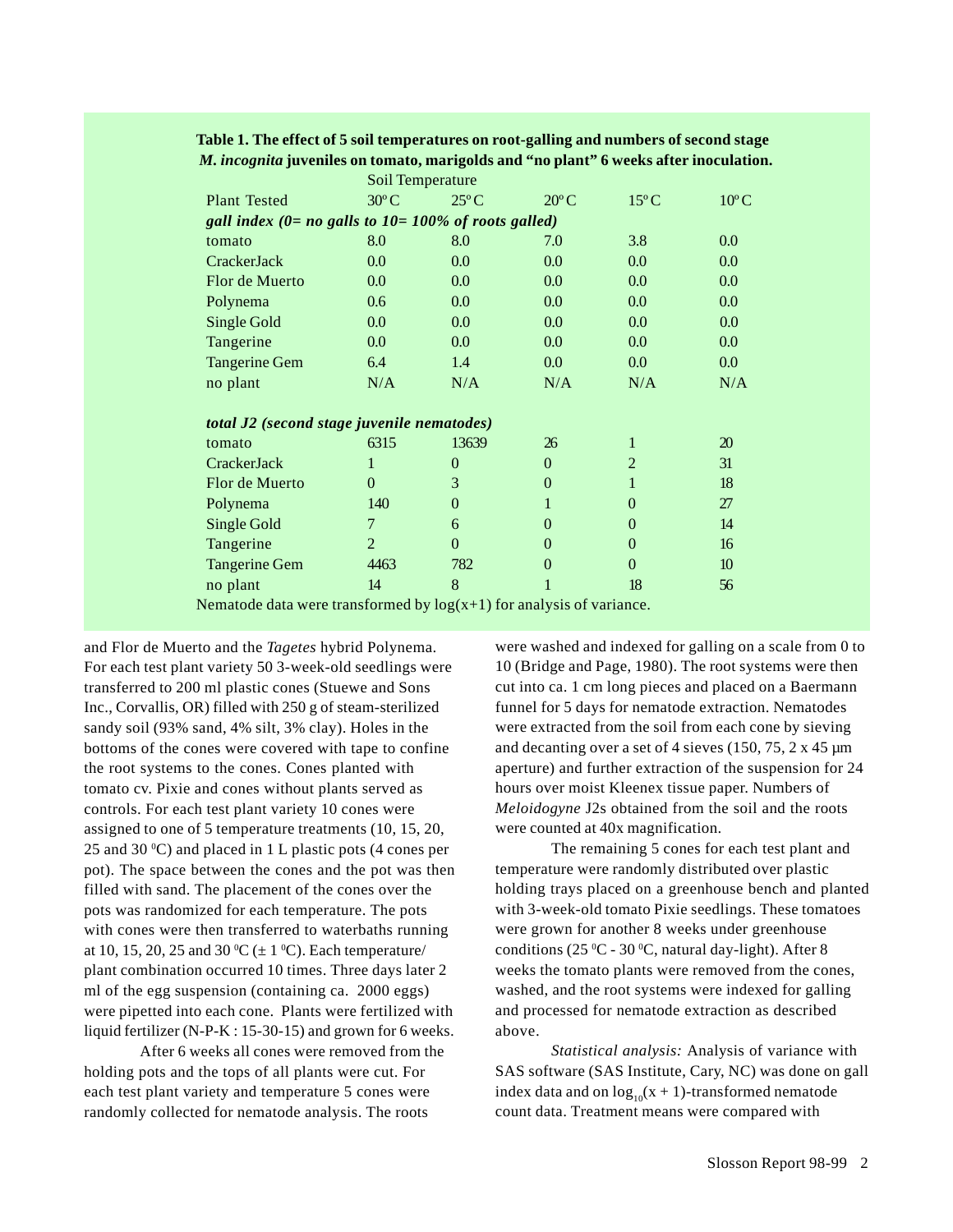|                                                         | Soil Temperature                                                       |                |                |                |                |  |  |  |  |  |
|---------------------------------------------------------|------------------------------------------------------------------------|----------------|----------------|----------------|----------------|--|--|--|--|--|
| <b>Previous Plant</b>                                   | $30^{\circ}$ C                                                         | $25^{\circ}$ C | $20^{\circ}$ C | $15^{\circ}$ C | $10^{\circ}$ C |  |  |  |  |  |
| gall index $(0=no$ galls to $10=100\%$ of roots galled) |                                                                        |                |                |                |                |  |  |  |  |  |
| tomato                                                  | 9.0                                                                    | 8.8            | 7.8            | 1.8            | 3.0            |  |  |  |  |  |
| CrackerJack                                             | 0.2                                                                    | 0.0            | 0.0            | 0.0            | 1.8            |  |  |  |  |  |
| Flor de Muerto                                          | 0.0                                                                    | 0.0            | 0.0            | 0.6            | 2.8            |  |  |  |  |  |
| Polynema                                                | 6.6                                                                    | 0.8            | 0.0            | 1.0            | 2.8            |  |  |  |  |  |
| Single Gold                                             | 0.4                                                                    | 0.0            | 0.0            | 0.6            | $2.2\,$        |  |  |  |  |  |
| Tangerine                                               | 0.0                                                                    | 0.0            | 0.0            | 0.4            | 2.2            |  |  |  |  |  |
| <b>Tangerine Gem</b>                                    | 8.4                                                                    | 6.2            | 2.0            | 1.4            | $2.2^{\circ}$  |  |  |  |  |  |
| no plant                                                | 2.0                                                                    | 0.6            | 0.4            | 1.6            | 3.2            |  |  |  |  |  |
| J2 from roots (second stage juvenile nematodes)         |                                                                        |                |                |                |                |  |  |  |  |  |
| tomato                                                  | 8917                                                                   | 15188          | 5343           | $\overline{2}$ | 970            |  |  |  |  |  |
| CrackerJack                                             | 9                                                                      | 34             | 5              | 6              | 548            |  |  |  |  |  |
| Flor de Muerto                                          | 15                                                                     | $\overline{4}$ | $\overline{0}$ | 23             | 315            |  |  |  |  |  |
| Polynema                                                | 2263                                                                   | 27             | $\mathbf{0}$   | 12             | 408            |  |  |  |  |  |
| Single Gold                                             | 49                                                                     | $\mathbf{1}$   | 33             | 13             | 217            |  |  |  |  |  |
| Tangerine                                               | 11                                                                     | 12             | $\overline{4}$ | 16             | 253            |  |  |  |  |  |
| <b>Tangerine Gem</b>                                    | 17425                                                                  | 6322           | 317            | 28             | 687            |  |  |  |  |  |
| no plant                                                | 208<br>$\mathbf{A}$ and $\mathbf{A}$ and $\mathbf{A}$ and $\mathbf{A}$ | 31             | 10             | 68             | 314            |  |  |  |  |  |

## **Table 2. Suppression of** *M. incognita* **root-infestation of tomato by 6 marigold varieties grown at 5 soil temperatures.**

Nematode data were transformed by  $log(x+1)$  for analysis of variance.

Duncan's multiple range test at the 5% level of probability.

### **Results**

*M. incognita on test plants and in soil after 6 weeks at 5 temperatures:* Root-galling was observed only on tomato Pixie (30  $^{\rm o}{\rm C},$  25  $^{\rm o}{\rm C},$  20  $^{\rm o}{\rm C},$  and 15  $^{\rm o}{\rm C})$  and marigolds Tangerine Gem (30 $\rm{^0C}$  and 25 $\rm{^0C}$ ) and Polynema  $(30 °C)$  (Table 1). Correspondingly, compared to the other plant varieties tested the recovery of J2s was higher after tomato Pixie grown at 30  $\mathrm{^0C}$ , 25  $\mathrm{^0C}$  or 20  $\mathrm{^0C}$ , after marigolds Tangerine Gem grown at 30  $^{\rm o}{\rm C}$  or 25  $^{\rm o}{\rm C}$  and Polynema grown at 30  $\rm ^{0}C.$  The other marigold varieties reduced the number of J2s to levels similar to or below those of the 'no plant' control treatment at all temperatures.

Comparing the effect of soil temperature on *M. incognita* infestation levels for the plant varieties tested, showed that from the marigold varieties which remained free of root-galling and from the 'no plant' control significantly more  $(P < 0.05)$  J2s were recovered after soil temperatures of 10  $\rm{^0C}$  than after the other soil temperatures (Table 1.). Galling on tomato and on marigolds Tangerine Gem and Polynema was significantly influenced by soil temperature. Whereas galling on tomato roots decreased significantly  $(P < 0.05)$  only when soil temperatures were below 20  $\rm ^0C$ , galling on marigolds Tangerine Gem and Polynema decreased significantly (P  $<$  0.05) when soil temperatures decreased from 30  $\rm ^{0}C$  to  $25^{\,0}\text{C}$ .

*M. incognita on tomato after the different test plants and soil temperatures:* The number of J2s extracted from roots of tomatoes following the marigold varieties CrackerJack, Flor de Muerto, Single Gold and Tangerine grown at any of the tested temperatures was similar to or lower than the number of J2s from tomato after the 'no plant' treatment (Table 2). The highest average gall-index on tomatoes following any of these marigold varieties was 0.6 when marigolds had been grown at soil temperatures of 15  $\rm{^0C}$  or higher. However, when these marigolds had been grown at  $10<sup>o</sup>C$  the gall indexes on subsequent tomatoes increased to ca. 2.4 and were not different from the other treatments. Tomatoes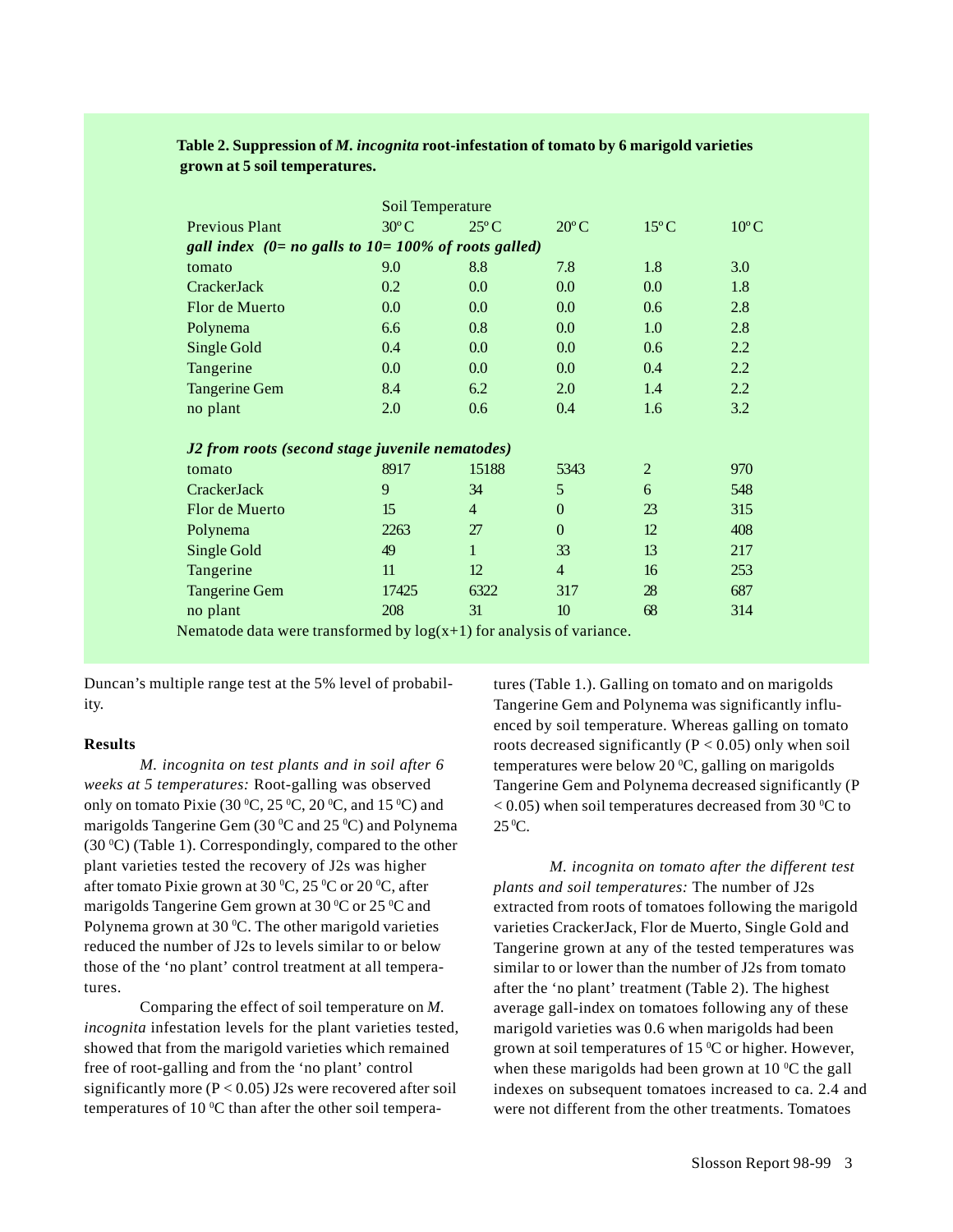grown at temperatures of 30  $\mathrm{^0C}$ , 25  $\mathrm{^0C}$ , or 20  $\mathrm{^0C}$  resulted in severe galling and high numbers of J2s in roots of subsequent tomato. At a soil temperature of 15  $\mathrm{^0C}$ , however, the negative effect of tomato on subsequent tomato was no longer evident (Table 2).

#### **Discussion**

Marigold Tangerine Gem did not suppress *M. incognita* but rather acted as a host plant allowing nematode reproduction and root-galling. Correspondingly, roots of tomatoes grown after Tangerine Gem were severely galled and supported high nematode populations, especially when Tangerine Gem had been grown at 30 °C, 25 °C or 20 °C. This agrees with earlier findings (Ploeg, 1998) showing Tangerine Gem to be a good host for *M. incognita*. Hybrid marigold Polynema also allowed *M. incognita* reproduction but only when grown at 30 0 C. This temperature-dependent host status of Polynema was recently described by Ploeg and Maris (1998). The reaction of tomato to *M. incognita* was also affected by soil temperature. Below 20  $\rm{^oC}$  root galling significantly decreased. This agrees with earlier research (Prot and Van Gundy, 1981; Roberts, 1987; Roberts *et al*., 1981) which showed that below  $18 \degree C$  the activity and penetration rate of *M. incognita* J2s significantly decreased. From results by Ploeg and Maris (1998) it can be calculated that, at 20 °C, completion of the *M. incognita* life cycle would require ca. 40 days. This explains why at 20 0 C a high gall-index was associated with low numbers of J2 as the nematodes at the time of extraction were just past completion of their life cycle, and therefore were mainly in the egg stage.

At soil temperatures above 15  $\mathrm{^0C}$  marigolds CrackerJack, Flor de Muerto, Single Gold and Tangerine strongly reduced galling and nematode numbers on subsequent tomato, compared to the tomato after tomato treatment.

In the absence of a plant only a small part of the inoculum was recovered as J2s after 6 weeks. However, more J2s were recovered after 10  $\rm{^0C}$  compared to the other soil temperatures. The apparent higher survival of *M. incognita* at a low soil temperature was also reported by Bergeson (1959), who found that *M. incognita* J2 infectivity declined more rapidly at 26.7  $\mathrm{^0C}$  and 15.6  $\mathrm{^0C}$ than at  $10^{\circ}$ C. The few nematodes which did survive without a plant were still infective as they were able to cause galling and reproduce on subsequent tomato. The significantly higher recovery of J2s from the 'no plant' treatment compared to all other planted treatments after 10 °C and 15 °C suggests that a general plant-associated

nematode toxicity occurred. Similar results were reported by Suatmadji (1969) who found that the activity and motility of *M. hapla* J2s declined much more rapidly in the presence of plants, marigolds as well as tomato, than in unplanted soil.

The higher recovery of J2s from the unplanted controls after 10  $\rm{^0C}$  and 15  $\rm{^0C}$  compared to the planted treatments was not, however, reflected in the infection of subsequent tomato (except for marigold CrackerJack at  $15 \degree C$  which significantly reduced both galling and numbers of J2s in subsequent tomato). Thus, with the possible exception of marigold CrackerJack, the cultivation of marigolds to suppress *M. incognita* seems of little use when soil temperatures drop to ca. 15  $\mathrm{^0C}$ . At higher soil temperatures, which correspond to temperatures at which *M. incognita* is most active and infective (Prot and Van Gundy, 1981; Roberts, 1987; Roberts *et al*., 1981), the marigold varieties Flor de Muerto, Single Gold and Tangerine significantly reduced root-galling and/or nematode infection of subsequent tomatoes compared to the 'no plant' control. Whether the temperature range at which suppression is effective against *Meloidogyne* species changes according to the temperature thresholds and optima for the respective *Meloidogyne* species remains unknown, but has important practical implications.

The suppression of *M. incognita* by marigolds was most likely due to marigolds acting as non-hosts preventing nematode root penetration, trap crops, arresting the development of invaded J2s, or a combination of these as suggested by Daulton and Curtis (1963). A direct nematicidal effect of marigolds on eggs as suggested by Siddiqi and Mashkoor-Alam (1988) does not explain our results. At  $10\,^{\circ}\text{C}$  the egg-inoculum most likely remained in the egg stage during the 6-week period (Vrain and Barker, 1978). Therefore, the infection of tomato after the  $10\,^{\rm o}{\rm C}$  treatments resulted from J2s hatching from eggs after transfer of the cones from 10  $\rm{^0C}$ to greenhouse temperatures. As there were no significant differences between infection of tomato after the different marigolds, tomato or the 'no plant' control, it can be concluded that marigolds did not directly affect the infectivity of the eggs.

Suppression of lesion nematodes (*Pratylenchus* spp.) by marigolds occurs inside the roots and therefore is dependent on invasion of the roots by the nematodes (Gommers and Bakker, 1988). Whether the mechanism responsible for the suppression of *M. incognita* is the same remains to be studied.